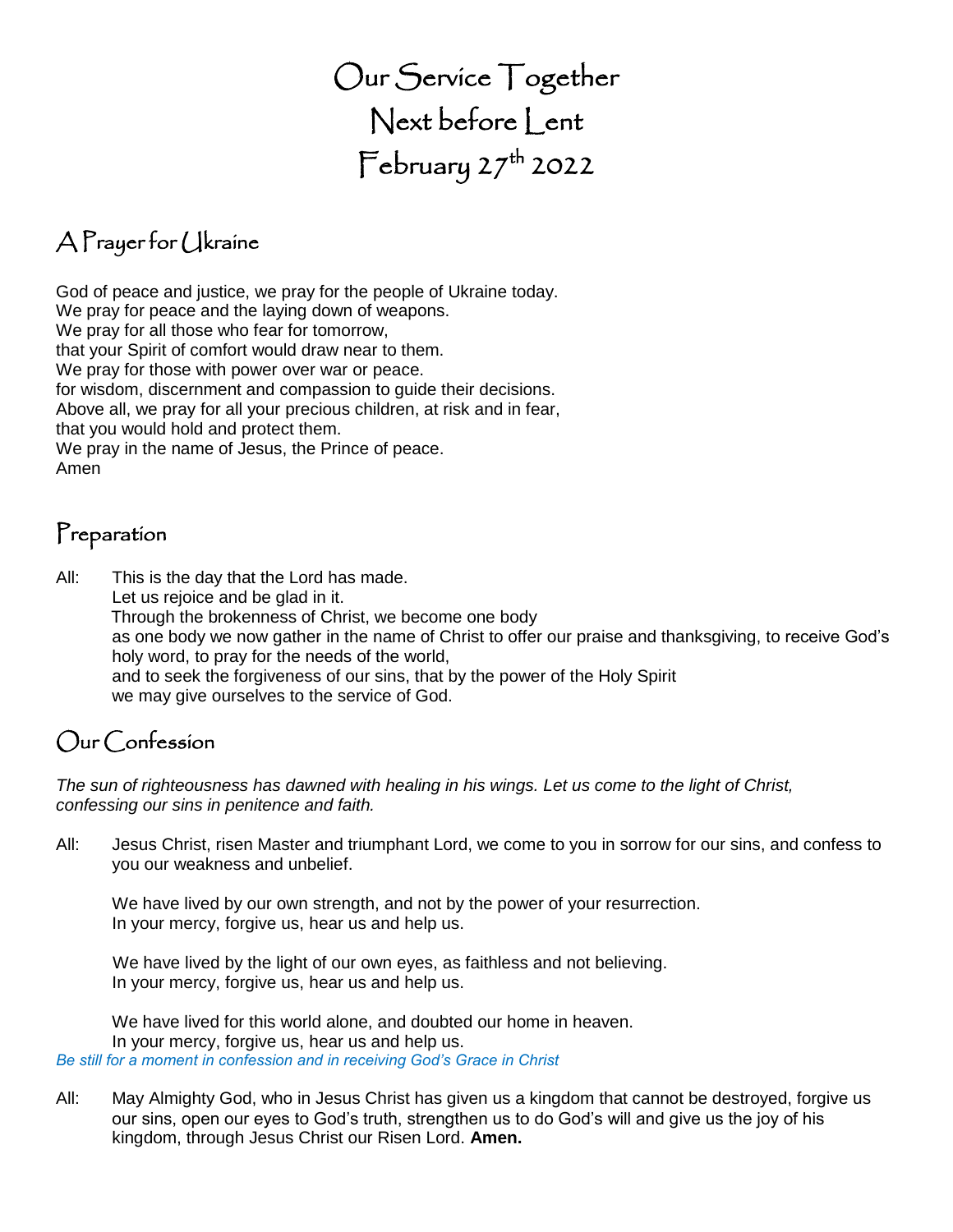# The opening prayer

All: The night has passed, and the day lies open before us; let us pray with one heart and mind.

*Silence is kept.*

All: As we rejoice in the gift of this new day, so may the light of your presence, O God, set our hearts on fire with love for you; now and for ever. Amen.

### The Psalmody Psalm 99 *We say the psalm aloud*

The Lord is king: let the peoples tremble; he is enthroned above the cherubim: let the earth shake. The Lord is great in Zion and high above all peoples.

Let them praise your name, which is great and awesome; the Lord our God is holy.

Mighty king, who loves justice, you have established equity;

you have executed justice and righteousness in Jacob.

Exalt the Lord our God; bow down before his footstool, for he is holy.

Moses and Aaron among his priests and Samuel among those who call upon his name;

they called upon the Lord and he answered them.

He spoke to them out of the pillar of cloud; they kept his testimonies and the law that he gave them. You answered them, O Lord our God; you were a God who forgave them and pardoned them for their offences.

Exalt the Lord our God and worship him upon his holy hill, for the Lord our God is holy.

Glory to the Father, and to the Son, and to the Holy Spirit, as it was in the beginning, is now and ever shall be, world without end. Amen

#### Scripture Reading 2 Corinthians 3.12 to 4.2

Since, then, we have such a hope, we act with great boldness, **<sup>13</sup>** not like Moses, who put a veil over his face to keep the people of Israel from gazing at the end of the glory that was being set aside. **<sup>14</sup>** But their minds were hardened. Indeed, to this very day, when they hear the reading of the old covenant, that same veil is still there, since only in Christ is it set aside. **<sup>15</sup>** Indeed, to this very day whenever Moses is read, a veil lies over their minds; **<sup>16</sup>** but when one turns to the Lord, the veil is removed. **<sup>17</sup>** Now the Lord is the Spirit, and where the Spirit of the Lord is, there is freedom. **<sup>18</sup>** And all of us, with unveiled faces, seeing the glory of the Lord as though reflected in a mirror, are being transformed into the same image from one degree of glory to another; for this comes from the Lord, the Spirit.

Therefore, since it is by God's mercy that we are engaged in this ministry, we do not lose heart. **<sup>2</sup>**We have renounced the shameful things that one hides; we refuse to practise cunning or to falsify God's word; but by the open statement of the truth we commend ourselves to the conscience of everyone in the sight of God.

#### *At the end of the reading we say:*

All: This is the word of the Lord. Thanks be to God.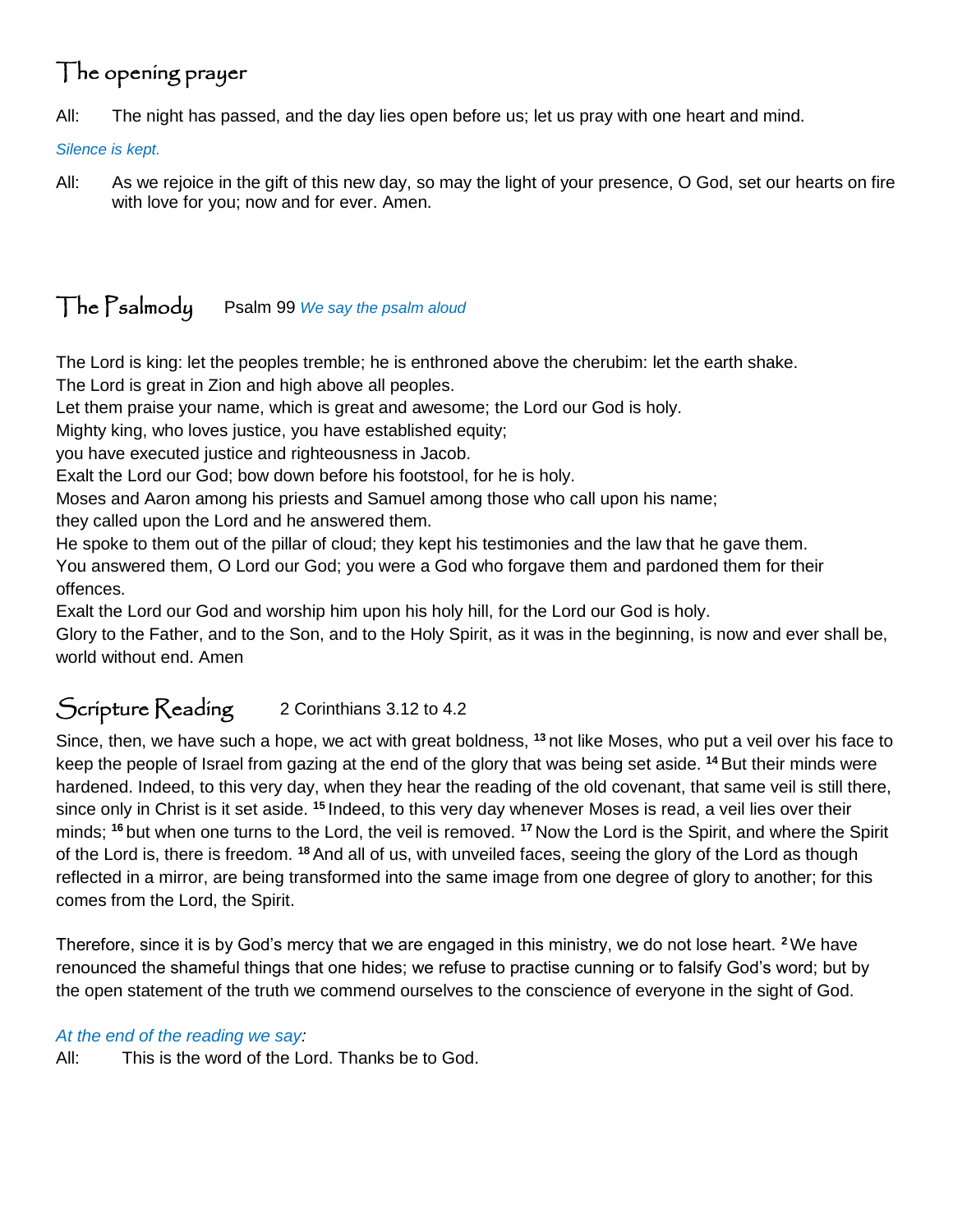## Gloria

All: Glory to God in the highest, and peace to his people on earth.

Lord God, heavenly King, almighty God and Father, we worship you, we give you thanks, we praise you for your glory.

Lord Jesus Christ, only Son of the Father, Lord God, Lamb of God, you take away the sin of the world: have mercy on us; you are seated at the right hand of the Father: receive our prayer.

For you alone are the Holy One, you alone are the Lord, you alone are the Most High, Jesus Christ, with the Holy Spirit, in the glory of God the Father. Amen.

# The Gospel Luke 9.28-36

Now about eight days after these sayings Jesus took with him Peter and John and James, and went up on the mountain to pray. **<sup>29</sup>** And while he was praying, the appearance of his face changed, and his clothes became dazzling white. **<sup>30</sup>** Suddenly they saw two men, Moses and Elijah, talking to him. **<sup>31</sup>** They appeared in glory and were speaking of his departure, which he was about to accomplish at Jerusalem. **<sup>32</sup>** Now Peter and his companions were weighed down with sleep; but since they had stayed awake, they saw his glory and the two men who stood with him. **<sup>33</sup>** Just as they were leaving him, Peter said to Jesus, 'Master, it is good for us to be here; let us make three dwellings, one for you, one for Moses, and one for Elijah'—not knowing what he said. **<sup>34</sup>**While he was saying this, a cloud came and overshadowed them; and they were terrified as they entered the cloud. **<sup>35</sup>** Then from the cloud came a voice that said, 'This is my Son, my Chosen; listen to him!' **<sup>36</sup>**When the voice had spoken, Jesus was found alone. And they kept silent and in those days told no one any of the things they had seen.

#### *At the end of the reading we say:*

All: This is the word of the Lord. Thanks be to God.

#### A Reflection for the day *Revd John Webb writes*

'L' is for Lent, starting next Wednesday, as I was reminded when one of my grandsons drove in with 'L plates' on his car. Talking with him I was interested to hear how much the driving test has changed since I took it rather more years ago than I care to remember. It is now in two parts theory and practical. It was then that I realised that, although I hope I am a reasonably competent driver, I have forgotten much of the detail in the Highway Code which has considerably expanded since the slim volume I was required to be familiar with.

I then realised that in the same way much has changed since I started my faith journey, and that Lent is an invitation to 'go back to basics'. We all change and the world we live in changes, often without us realising, so it is a good idea to pull into a layby and assess where we are going and if we are still on the right road – I remember one day in Germany finding myself on the right autobahn but going in the wrong direction! I hope that isn't what has happened to my faith.

Our readings to-day speak of the wonder and mystery of Moses encounter with God which transformed his appearance and of the similar experience of Peter, James and John when they witnessed the transfiguration of Jesus. They were left speechless; they didn't know what to say and they 'kept silent in those days and told no one of any of the things they had seen'. It was as if the whole experience was so overwhelming that it was a while before they felt able to try to put it into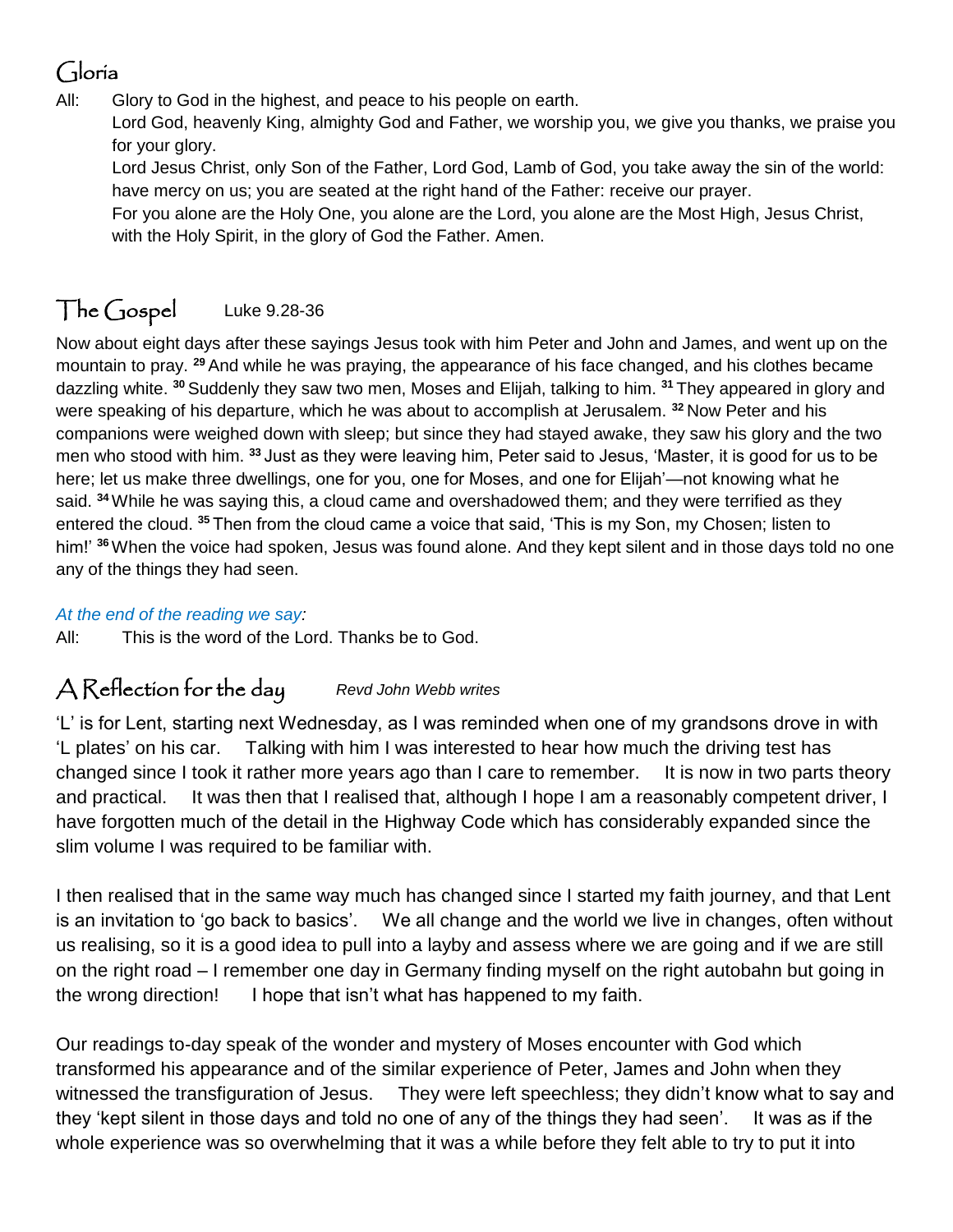words which are inadequate for such an amazing revelation. Moses' vision of God and Jesus' transfiguration marked an important step in the journey of faith for the witnesses. For the Israelites, it inspired them on their epic journey through the Red Sea to the Promised land. For the apostles it inspired them to journey with Jesus through his ministry expressing the love of God in action, and ultimately dying and being resurrected. After that they were inspired to speak about Him and bring others to faith.

So as we journey through Lent, we are invited to carry this vision of the Transfiguration of Jesus in our hearts to encourage us to a deeper understanding and faith in the love of God expressed in the transforming life of Jesus. As I see those 'L plates', I remember that their removal will not mark the end of the learning process, but only a stage in our journey that it will go on for the rest of our lives.

### The Creed

All: I believe in God, the Father almighty, creator of heaven and earth. I believe in Jesus Christ, his only Son, our Lord, who was conceived by the Holy Spirit, born of the Virgin Mary, suffered under Pontius Pilate, was crucified, died, and was buried; he descended to the dead. On the third day he rose again; he ascended into heaven, he is seated at the right hand of the Father, and he will come to judge the living and the dead. I believe in the Holy Spirit, the holy catholic Church, the communion of saints, the forgiveness of sins, the resurrection of the body, and the life everlasting. Amen.

#### Prayers *We make our intercessions*

O God of peace, who has taught us that in quietness and confidence shall be our strength; help us, as we come into your presence, to be still and know that you are God.

In the power of the Spirit and in union with Christ let us pray to the Father.

As we prepare to travel through Lent let us pray for the coming of the Kingdom of God in our troubled world. *Lord in your mercy hear our prayer*

Strengthen Bishop Ruth and those who seek to serve you in this diocese May they be filled with the Spirit and serve you as the first disciples. *Lord in your mercy hear our prayer.*

We pray for our Queen, the Prime Minister, Members of Parliament and all World leaders, that they may always seek to serve the best interests of those they represent. *Lord in your mercy hear our prayer*

As we hear of the frightening developments in eastern Europe, we pray for the people of Ukraine that they may find peace and justice. We pray for all world leaders that they may have the courage and goodwill to work together to establish peace between nations. *Lord in your mercy hear our prayer.*

We pray for the homeless, hungry and starving in this country and abroad. *Lord in your mercy hear our prayer*.

Let us pray for our families, friends, and neighbours that we may bring light and hope in the darkest places. *Lord in your mercy hear our prayer.*